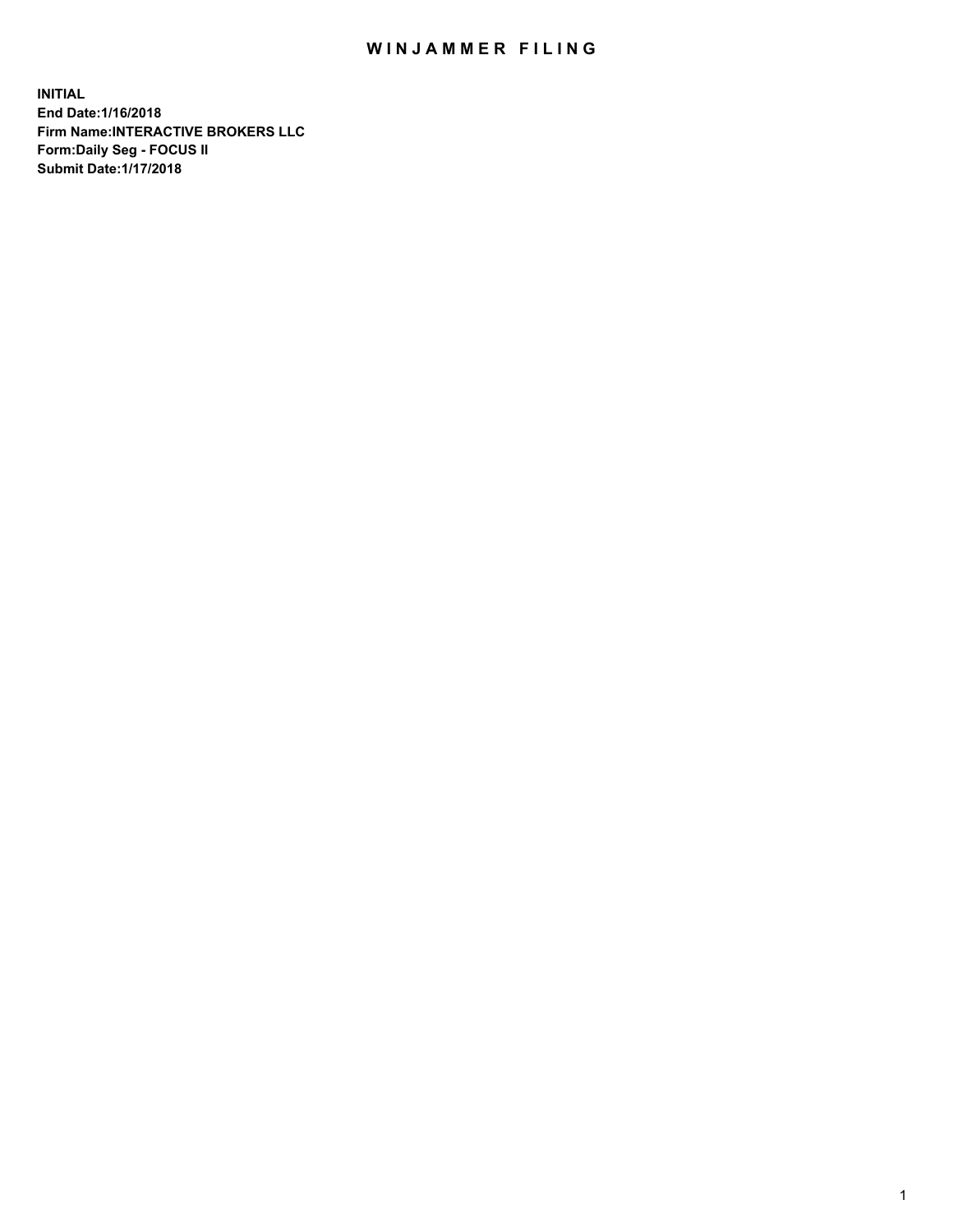## **INITIAL End Date:1/16/2018 Firm Name:INTERACTIVE BROKERS LLC Form:Daily Seg - FOCUS II Submit Date:1/17/2018 Daily Segregation - Cover Page**

| Name of Company<br><b>Contact Name</b><br><b>Contact Phone Number</b>                                                                                                                                                                                                                                                          | <b>INTERACTIVE BROKERS LLC</b><br><b>James Menicucci</b><br>203-618-8085                        |
|--------------------------------------------------------------------------------------------------------------------------------------------------------------------------------------------------------------------------------------------------------------------------------------------------------------------------------|-------------------------------------------------------------------------------------------------|
| <b>Contact Email Address</b>                                                                                                                                                                                                                                                                                                   | jmenicucci@interactivebrokers.c<br>om                                                           |
| FCM's Customer Segregated Funds Residual Interest Target (choose one):<br>a. Minimum dollar amount: ; or<br>b. Minimum percentage of customer segregated funds required:% ; or<br>c. Dollar amount range between: and; or<br>d. Percentage range of customer segregated funds required between:% and%.                         | $\overline{\mathbf{0}}$<br>$\overline{\mathbf{0}}$<br>155,000,000 245,000,000<br>0 <sub>0</sub> |
| FCM's Customer Secured Amount Funds Residual Interest Target (choose one):<br>a. Minimum dollar amount: ; or<br>b. Minimum percentage of customer secured funds required:%; or<br>c. Dollar amount range between: and; or<br>d. Percentage range of customer secured funds required between: % and %.                          | $\overline{\mathbf{0}}$<br>$\overline{\mathbf{0}}$<br>80,000,000 120,000,000<br>0 <sub>0</sub>  |
| FCM's Cleared Swaps Customer Collateral Residual Interest Target (choose one):<br>a. Minimum dollar amount: ; or<br>b. Minimum percentage of cleared swaps customer collateral required:% ; or<br>c. Dollar amount range between: and; or<br>d. Percentage range of cleared swaps customer collateral required between:% and%. | $\overline{\mathbf{0}}$<br>$\underline{\mathbf{0}}$<br>0 <sub>0</sub><br>0 <sup>0</sup>         |

Attach supporting documents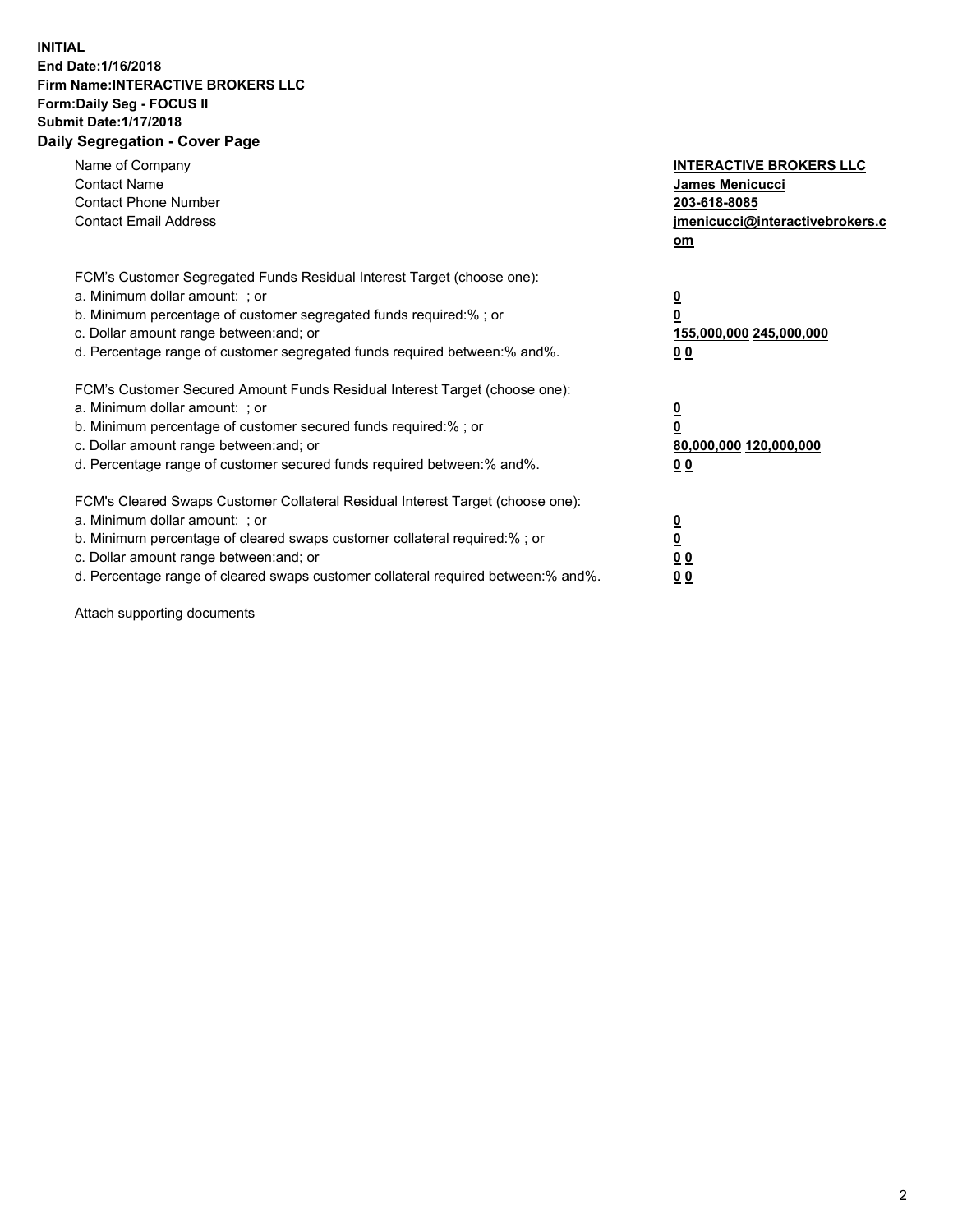## **INITIAL End Date:1/16/2018 Firm Name:INTERACTIVE BROKERS LLC Form:Daily Seg - FOCUS II Submit Date:1/17/2018 Daily Segregation - Secured Amounts**

|                | Daily Jegregation - Jeculed Aniounts                                                        |                                                |
|----------------|---------------------------------------------------------------------------------------------|------------------------------------------------|
|                | Foreign Futures and Foreign Options Secured Amounts                                         |                                                |
|                | Amount required to be set aside pursuant to law, rule or regulation of a foreign            | $0$ [7305]                                     |
|                | government or a rule of a self-regulatory organization authorized thereunder                |                                                |
| 1.             | Net ledger balance - Foreign Futures and Foreign Option Trading - All Customers             |                                                |
|                | A. Cash                                                                                     | 485,254,216 [7315]                             |
|                | B. Securities (at market)                                                                   | $0$ [7317]                                     |
| 2.             | Net unrealized profit (loss) in open futures contracts traded on a foreign board of trade   | 38,464,865 [7325]                              |
| 3.             | Exchange traded options                                                                     |                                                |
|                | a. Market value of open option contracts purchased on a foreign board of trade              | 14,069 [7335]                                  |
|                | b. Market value of open contracts granted (sold) on a foreign board of trade                | -49,418 [7337]                                 |
| 4.             | Net equity (deficit) (add lines 1.2. and 3.)                                                | 523,683,732 [7345]                             |
| 5.             | Account liquidating to a deficit and account with a debit balances - gross amount           | $6,329$ [7351]                                 |
|                | Less: amount offset by customer owned securities                                            | 0 [7352] 6,329 [7354]                          |
| 6.             | Amount required to be set aside as the secured amount - Net Liquidating Equity              | 523,690,061 [7355]                             |
|                | Method (add lines 4 and 5)                                                                  |                                                |
| 7.             | Greater of amount required to be set aside pursuant to foreign jurisdiction (above) or line | 523,690,061 [7360]                             |
|                | 6.                                                                                          |                                                |
|                | FUNDS DEPOSITED IN SEPARATE REGULATION 30.7 ACCOUNTS                                        |                                                |
| 1 <sub>1</sub> | Cash in banks                                                                               |                                                |
|                | A. Banks located in the United States                                                       | 92,899,860 [7500]                              |
|                | B. Other banks qualified under Regulation 30.7                                              | 0 [7520] 92,899,860 [7530]                     |
| 2.             | Securities                                                                                  |                                                |
|                | A. In safekeeping with banks located in the United States                                   | 422,941,395 [7540]                             |
|                | B. In safekeeping with other banks qualified under Regulation 30.7                          | 0 [7560] 422,941,395 [7570]                    |
| 3.             | Equities with registered futures commission merchants                                       |                                                |
|                | A. Cash                                                                                     | $0$ [7580]                                     |
|                | <b>B.</b> Securities                                                                        | $0$ [7590]                                     |
|                | C. Unrealized gain (loss) on open futures contracts                                         | $0$ [7600]                                     |
|                | D. Value of long option contracts                                                           | $0$ [7610]                                     |
|                | E. Value of short option contracts                                                          | 0 [7615] 0 [7620]                              |
| 4.             | Amounts held by clearing organizations of foreign boards of trade                           |                                                |
|                | A. Cash                                                                                     | $0$ [7640]                                     |
|                | <b>B.</b> Securities                                                                        | $0$ [7650]                                     |
|                | C. Amount due to (from) clearing organization - daily variation                             | $0$ [7660]                                     |
|                | D. Value of long option contracts                                                           | $0$ [7670]                                     |
|                | E. Value of short option contracts                                                          | 0 [7675] 0 [7680]                              |
| 5.             | Amounts held by members of foreign boards of trade                                          |                                                |
|                | A. Cash                                                                                     | 126,169,707 [7700]                             |
|                | <b>B.</b> Securities                                                                        | $0$ [7710]                                     |
|                | C. Unrealized gain (loss) on open futures contracts                                         | 13,446,085 [7720]                              |
|                | D. Value of long option contracts                                                           | 14,069 [7730]                                  |
|                | E. Value of short option contracts                                                          | <mark>-49,418</mark> [7735] 139,580,443 [7740] |
| 6.             | Amounts with other depositories designated by a foreign board of trade                      | $0$ [7760]                                     |
| 7.             | Segregated funds on hand                                                                    | $0$ [7765]                                     |
| 8.             | Total funds in separate section 30.7 accounts                                               | 655,421,698 [7770]                             |
| 9.             | Excess (deficiency) Set Aside for Secured Amount (subtract line 7 Secured Statement         | 131,731,637 [7380]                             |
|                | Page 1 from Line 8)                                                                         |                                                |
| 10.            | Management Target Amount for Excess funds in separate section 30.7 accounts                 | 80,000,000 [7780]                              |
| 11.            | Excess (deficiency) funds in separate 30.7 accounts over (under) Management Target          | 51,731,637 [7785]                              |
|                |                                                                                             |                                                |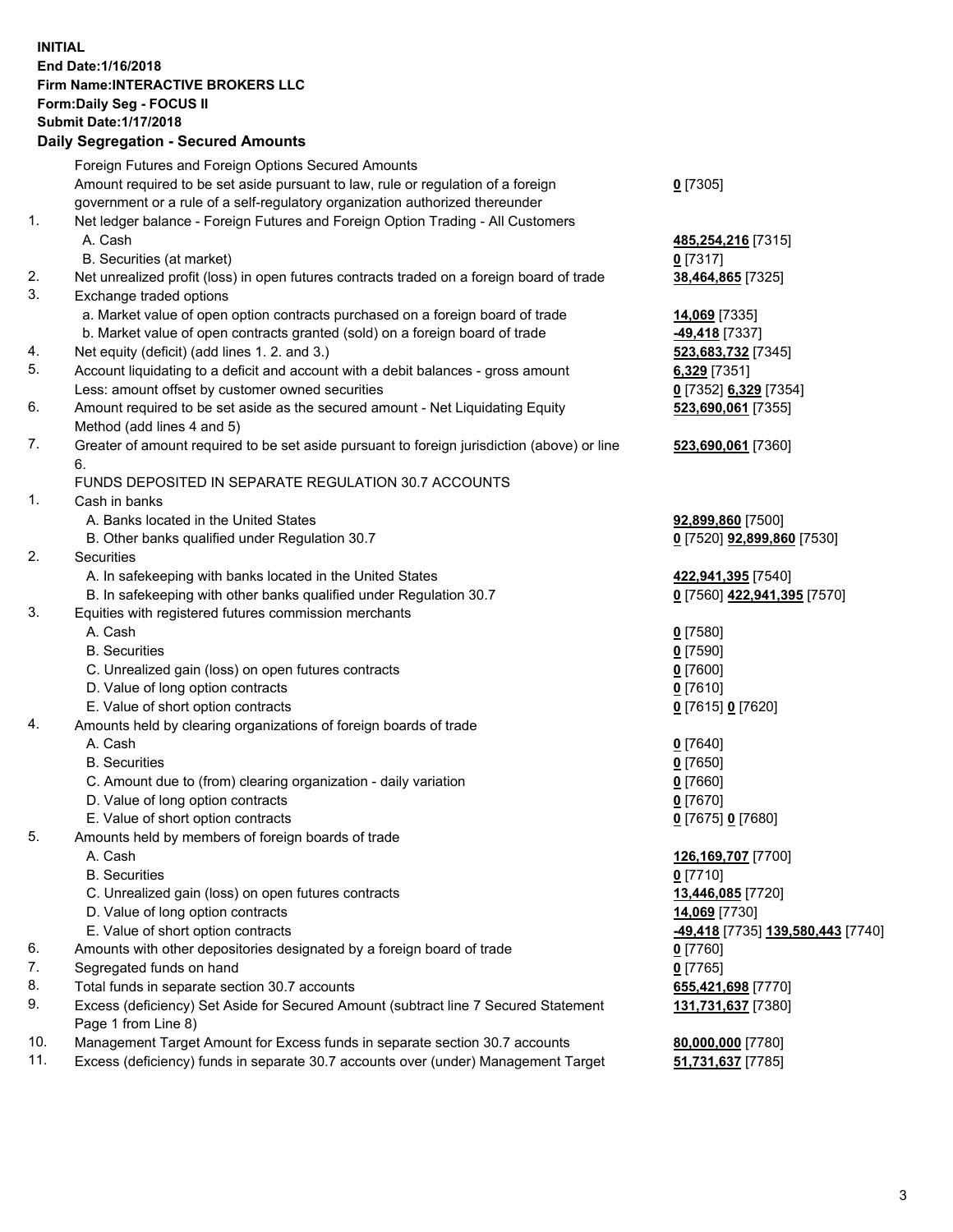**INITIAL End Date:1/16/2018 Firm Name:INTERACTIVE BROKERS LLC Form:Daily Seg - FOCUS II Submit Date:1/17/2018 Daily Segregation - Segregation Statement** SEGREGATION REQUIREMENTS(Section 4d(2) of the CEAct) 1. Net ledger balance A. Cash **4,603,532,024** [7010] B. Securities (at market) **0** [7020] 2. Net unrealized profit (loss) in open futures contracts traded on a contract market **-117,472,238** [7030] 3. Exchange traded options A. Add market value of open option contracts purchased on a contract market **278,826,239** [7032] B. Deduct market value of open option contracts granted (sold) on a contract market **-360,068,139** [7033] 4. Net equity (deficit) (add lines 1, 2 and 3) **4,404,817,886** [7040] 5. Accounts liquidating to a deficit and accounts with debit balances - gross amount **273,164** [7045] Less: amount offset by customer securities **0** [7047] **273,164** [7050] 6. Amount required to be segregated (add lines 4 and 5) **4,405,091,050** [7060] FUNDS IN SEGREGATED ACCOUNTS 7. Deposited in segregated funds bank accounts A. Cash **655,730,503** [7070] B. Securities representing investments of customers' funds (at market) **2,847,471,770** [7080] C. Securities held for particular customers or option customers in lieu of cash (at market) **0** [7090] 8. Margins on deposit with derivatives clearing organizations of contract markets A. Cash **23,806,388** [7100] B. Securities representing investments of customers' funds (at market) **1,209,960,842** [7110] C. Securities held for particular customers or option customers in lieu of cash (at market) **0** [7120] 9. Net settlement from (to) derivatives clearing organizations of contract markets **12,162,203** [7130] 10. Exchange traded options A. Value of open long option contracts **278,732,308** [7132] B. Value of open short option contracts **-360,011,833** [7133] 11. Net equities with other FCMs A. Net liquidating equity **0** [7140] B. Securities representing investments of customers' funds (at market) **0** [7160] C. Securities held for particular customers or option customers in lieu of cash (at market) **0** [7170] 12. Segregated funds on hand **0** [7150] 13. Total amount in segregation (add lines 7 through 12) **4,667,852,181** [7180] 14. Excess (deficiency) funds in segregation (subtract line 6 from line 13) **262,761,131** [7190] 15. Management Target Amount for Excess funds in segregation **155,000,000** [7194] **107,761,131** [7198]

16. Excess (deficiency) funds in segregation over (under) Management Target Amount Excess